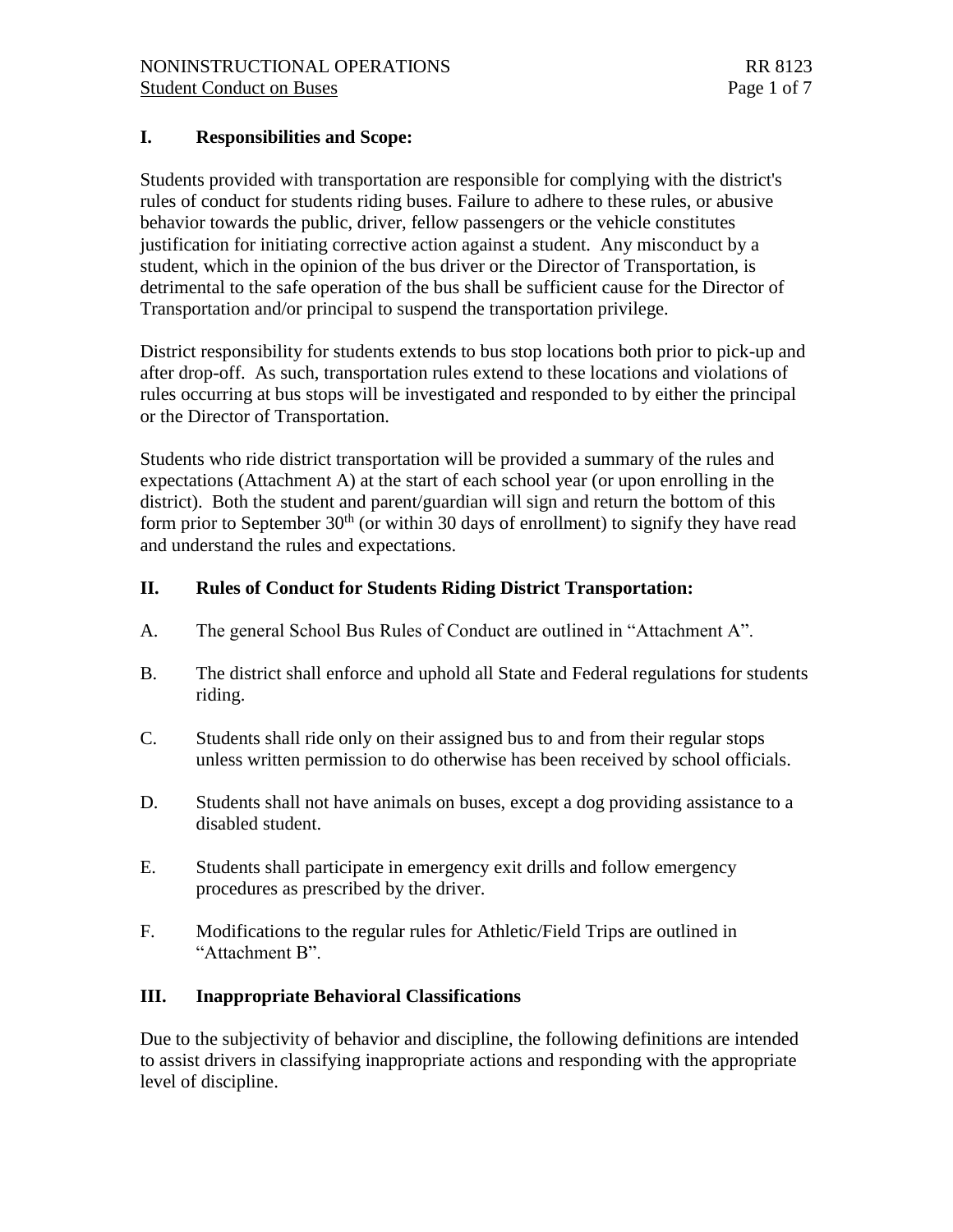Minor Infractions: Self-Related actions that result in violations of transportation standards where repeated occurrence will result in the distraction of the driver. (ie. not sitting correctly in a seat, excessive noise, eating or drinking, etc.)

Notable Infractions: Single actions that adversely impact other students, staff members, district property, the vehicle or the general public. (ie. not following driver direction, vandalism, pushing or shoving other students, etc.)

Significant Misconduct: Actions that compromise the safety of the vehicle, it's passengers or the driver. (ie. insubordination, changing seats in a moving vehicle, use of lazar lights, open flames or burning, throwing anything within or out of the vehicle, etc.)

Exceptional Misconduct: Actions defined in Policy 3200 that may result in suspension from school as well as transportation. (ie. weapons, assault, harassment, drugs, etc.)

### **IV. Disciplinary Procedures**

The bus driver, Director of Transportation and school principal are each responsible for portions of progressive discipline aimed at correcting inappropriate student behavior occurring on buses. The progression of discipline is as follows:

Verbal Counseling: Drivers constantly monitor the behavior of their passengers and as such regularly provide oral guidance and reminders of appropriate behavior and applicable rules. This counseling may be accompanied by additional on bus consequences such as temporary seat assignments. Where minor infractions are not corrected or notable infractions occur, the driver will follow up the verbal counseling with documentation on the student's informal transportation discipline record (Attachment C). The date, behavior and discipline shall be recorded.

Written Referral: Where a significant misconduct occurs or continued documented verbal counseling has not been affective; the driver may initiate a written referral (Attachment D). The student will be told that a written referral is being submitted to the Director of Transportation. Upon receipt of a written referral, the Director of Transportation will review the referral and informal transportation discipline record, contact the parent, provide applicable information on the behavior of concern and notify the parent that the next offense may result in a temporary suspension of bus privilege. The Director of Transportation will also notify the school principal of the written referral and ensure information on the written referral, the phone contact with the parent/guardian and the supporting prior disciplinary history are all recorded in the district's student record system (ie. In the SASSI bus discipline atom).

Suspension of Bus Privilege: After the parent/guardian has been notified of a first written referral and the possibility of bus suspension, any subsequent written referrals may result in the suspension of bus privilege. Once the Director of Transportation has investigated the referral and determined that suspension is warranted, the parent/guardian and the school principal will be notified that the suspension will start the next school day. The first suspension will typically be three (3) days, the second ten (10) days, the third thirty (30) days and the fourth ninety (90) days. These are guidelines and may be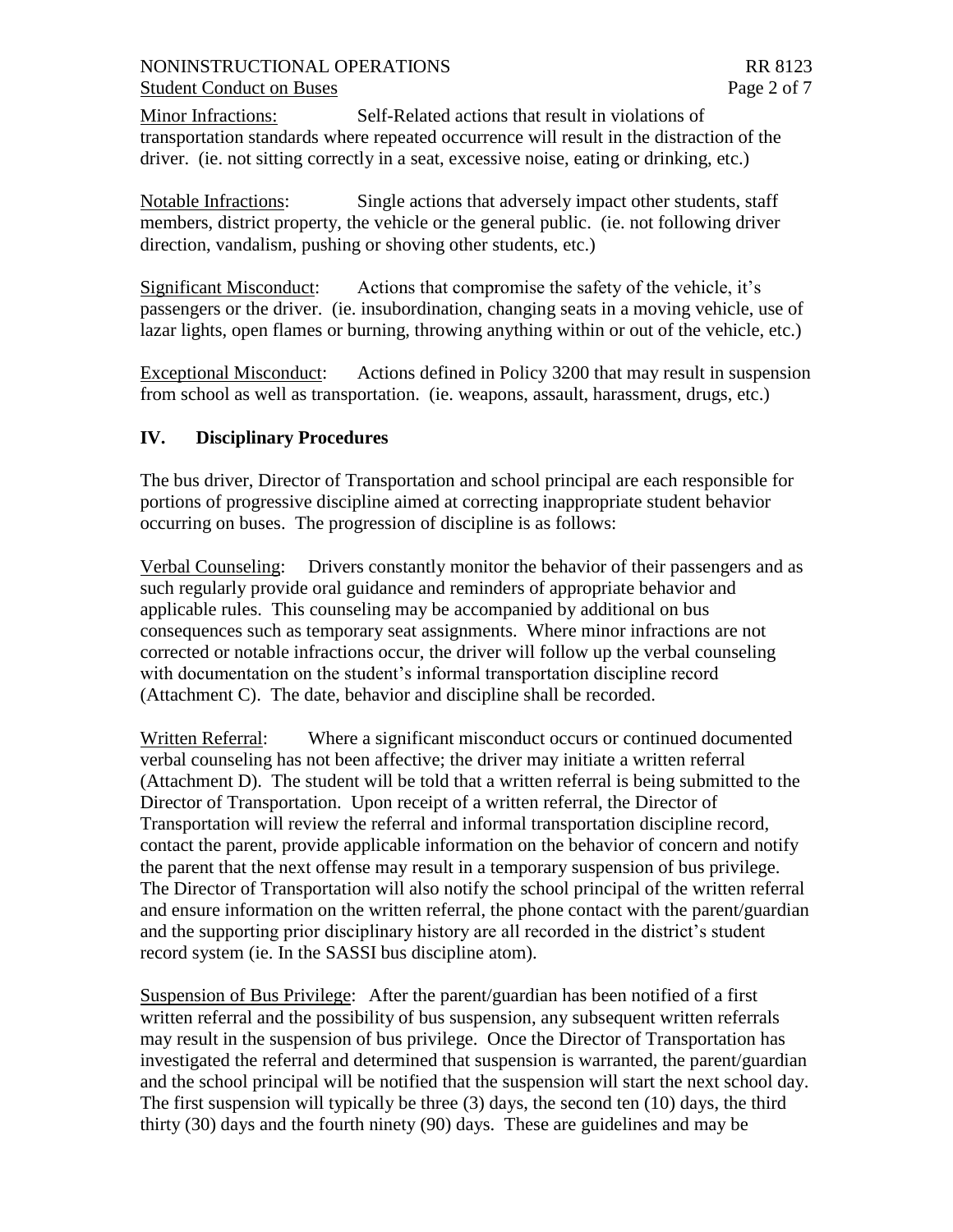## NONINSTRUCTIONAL OPERATIONS RR 8123

adjusted based upon the severity of the behavior. The suspension of bus privilege may occur without prior parent notification for either extreme actions or when parents have been unresponsive to district attempts to discuss previous referrals.

Exceptional Misconduct: For exceptional misconduct, the driver will notify the dispatcher immediately of the offense. The dispatcher will notify the Director of Transportation and the building principal and coordinate the appropriate immediate response. Once the misconduct has been controlled and/or the student has been removed from the bus, the transportation department will support the principal in their investigation. The principal will be responsible for administering discipline for exceptions misconduct in accordance with policy # 3200.

Discipline of Students with Disabilities: All discipline of students with disabilities beyond verbal counseling will be performed in compliance with policy 3200. This requires decisions be made in conjunction with the school special education department and in compliance with the student's Individual Educational Plan.

Appeal Process: The student or parent of a student who has been suspended from receiving transportation entitlement may appeal the Director of Transportation's decision by submitting formal request to the Executive Director of Support Services. The suspension will be placed on hold until completion of the appeal process. The scope/involvement of the appeal process may vary based upon the evidence and circumstances. The Executive Director of Support Services shall render a decision after evaluating the issues and facts involved.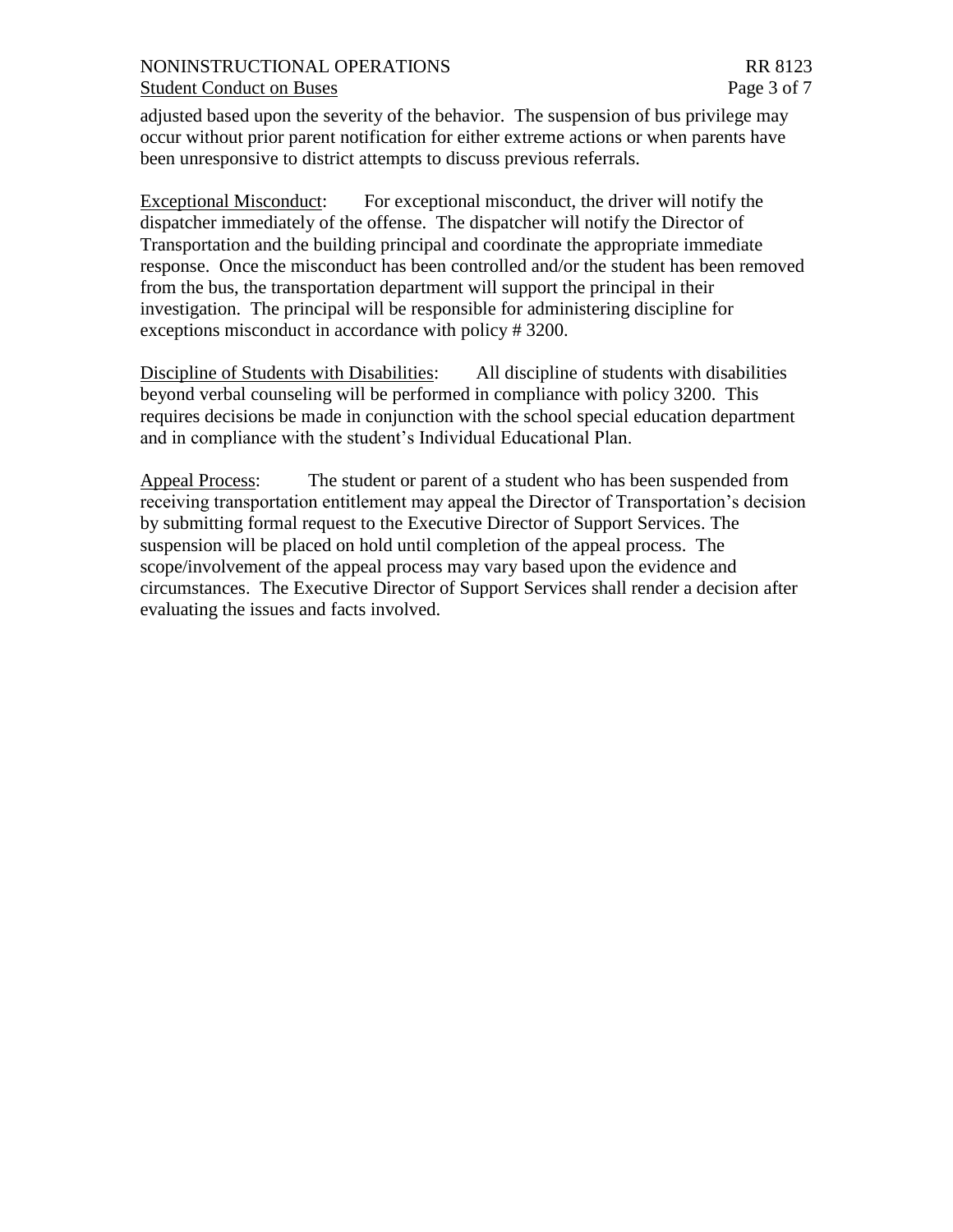# *School Bus Rules and Conduct (attachment A)*

The Richland School District has enjoyed a long history of safe and efficient student transportation. As we attempt to continue this tradition in compliance with local, state and federal regulations, please be aware of the following key expectations for those using school district transportation:

What can be transported inside of buses?

- State and Federal laws require the aisles and emergency exits remain clear, the driver's views remain unobstructed and that no loose items that may cause injury to passengers be allowed on buses. All carry on items must be enclosed in a soft bag, backpack or smooth cornered carry case that can fit between the rider's legs within the seat area.
- If there is any doubt as to the appropriateness of an item, contact the transportation department prior to attempting to board with the item.
- Students who attempt to board a bus with inappropriate items will be requested to leave the item behind or find other transportation.

#### Please be on time at the designated pick-up location:

- All riders should be at their stop 5 minutes before the bus is scheduled to arrive.
- Riders should line up and stand away from the curb/traffic lane until the bus is ready to load.
- Buses are on a tight schedule and can not wait for late riders.
- Riders should only ride their assigned bus to and from their assigned stops.

#### Please be respectful of others:

- The driver is ultimately responsible and as such is in charge of the bus. Please follow all driver (and other district staff supervision) directions.
- Riders will observe standard rules of classroom conduct while on buses.<br>• Talking is allowed at a level that is not distracting to the driver
- Talking is allowed at a level that is not distracting to the driver.
- Students are not permitted to use laser lights, flashlight mirrors or any other device on the bus that may interfere with the safe operation of the bus.
- Please keep the buses litter free.
- Acts of vandalism and/or intentional damage may result in discipline in addition to being charged the cost of repairs/cleaning.
- **Eating is not allowed in district vehicles unless specifically authorized by the transportation** department on a case-by-case basis. This is not only due to cleanliness but also the wide variety of allergies present across the district.

#### Please act in a safe manner:

Never get on or off a moving vehicle.

\_\_\_\_\_\_\_\_\_\_\_\_\_\_\_\_\_\_\_\_\_\_\_\_\_\_\_\_\_\_\_\_

- Riders should go directly to their seat and remain seated whenever the bus is in motion.
- Windows may only be open with permission of the driver.
- Nothing should ever be extended out of the bus windows.
- When exiting the bus and crossing the street, always cross in front of the bus to take advantage of the bus traffic gate and lights for safe crossing.
- No open flames or burning is allowed on buses

------------------------------------------------------------------------------------------------------------

#### Please detach and return this portion to the Transportation Department or your bur driver.

I have read, understand and am willing to comply with the School Bus Rules of Conduct.

\_\_\_\_\_\_\_\_\_\_\_\_\_\_\_\_\_\_\_\_\_\_\_\_\_\_\_\_\_\_\_\_ \_\_\_\_\_\_\_\_\_\_\_\_\_\_\_\_\_\_\_\_\_\_\_\_\_\_\_\_\_\_\_\_\_\_\_

Student Name Student Signature

Parent Signature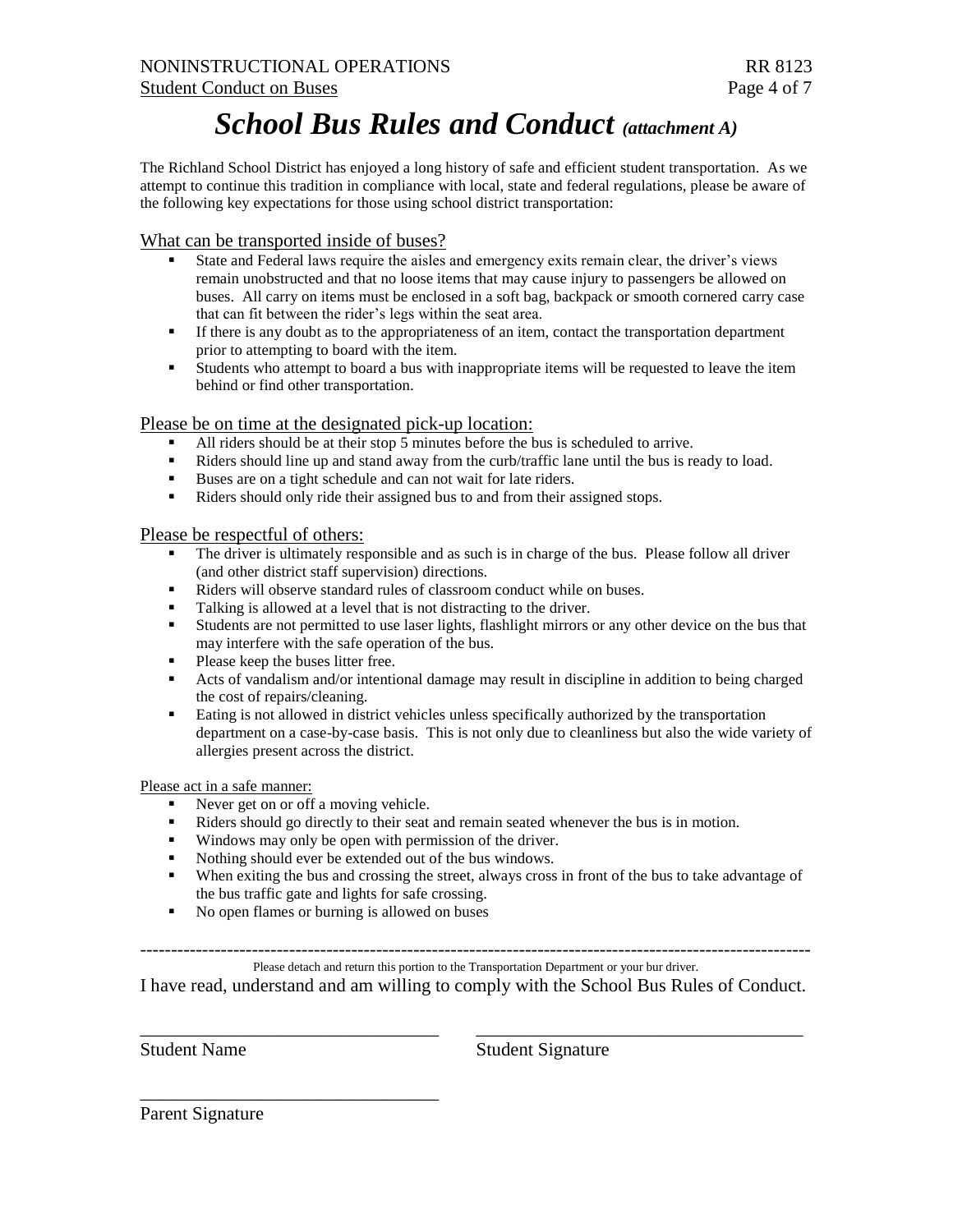## **Athletic/Field Trip** Transportation Rule Revisions

The unique nature of athletic trips and field trips mandates some special rules and procedures for the benefit of the participants, supervisions and the driver. Unless specified below, normal transportation rules shall apply and take precedence while in district vehicles.

**Supervision/Discipline:** The ultimate decision regarding bus conduct, cleanliness, stops, etc. rests, by law and district policy with the bus driver. However, the supervisor most familiar with the students should be the person who takes first responsibility for monitoring behavior of the team/class/group.

**Loading and Storage:** All items and individuals must remain within the compartment formed by the bus seats and shall not block aisle ways, emergency exits or the driver's view.

**Head Count:** Each time students reenter the bus for departure, the coach/supervisor shall perform a head count to ensure that all individuals are present.

**Movement on the Bus:** On long tips it is understood that there is a need for coaches to talk to various individuals. In such cases, it is important to move and be seated safely as quickly as possible. Standing up for any length of time on the bus while it is in motion is dangerous and drivers cannot allow it.

**Food/Eating:** Food may be allowed for trips outside the Tri-Cites when prior arrangement has been made. The schedule and process for eating and cleanup should be discussed between the driver and the coach/supervisor and communicated to the students at the start of the tip.

**Drinks:** Only drinks in rigid, well sealed, non-glass containers will be allowed on the bus.

**Clean-Up:** Coaches/Supervision should designate students to clean-up messes and loose litter on the bus. Students should ensure their area is clean prior to final departure from the bus.

**Reading lights:** Buses will always have the lights on at the back, but may need the lights off in the front and middle to reduce glare, particularly in rainy, snowy or icy weather. Students may use flashlights to do homework or read but should exercise extreme caution to ensure the light is not distracting to the driver.

**Cleats/Spikes:** Individuals are not allowed to wear, put on or remove shoes with spikes or cleats on the bus. Anyone who damages a bus with spikes/cleats will be charged a damage fee.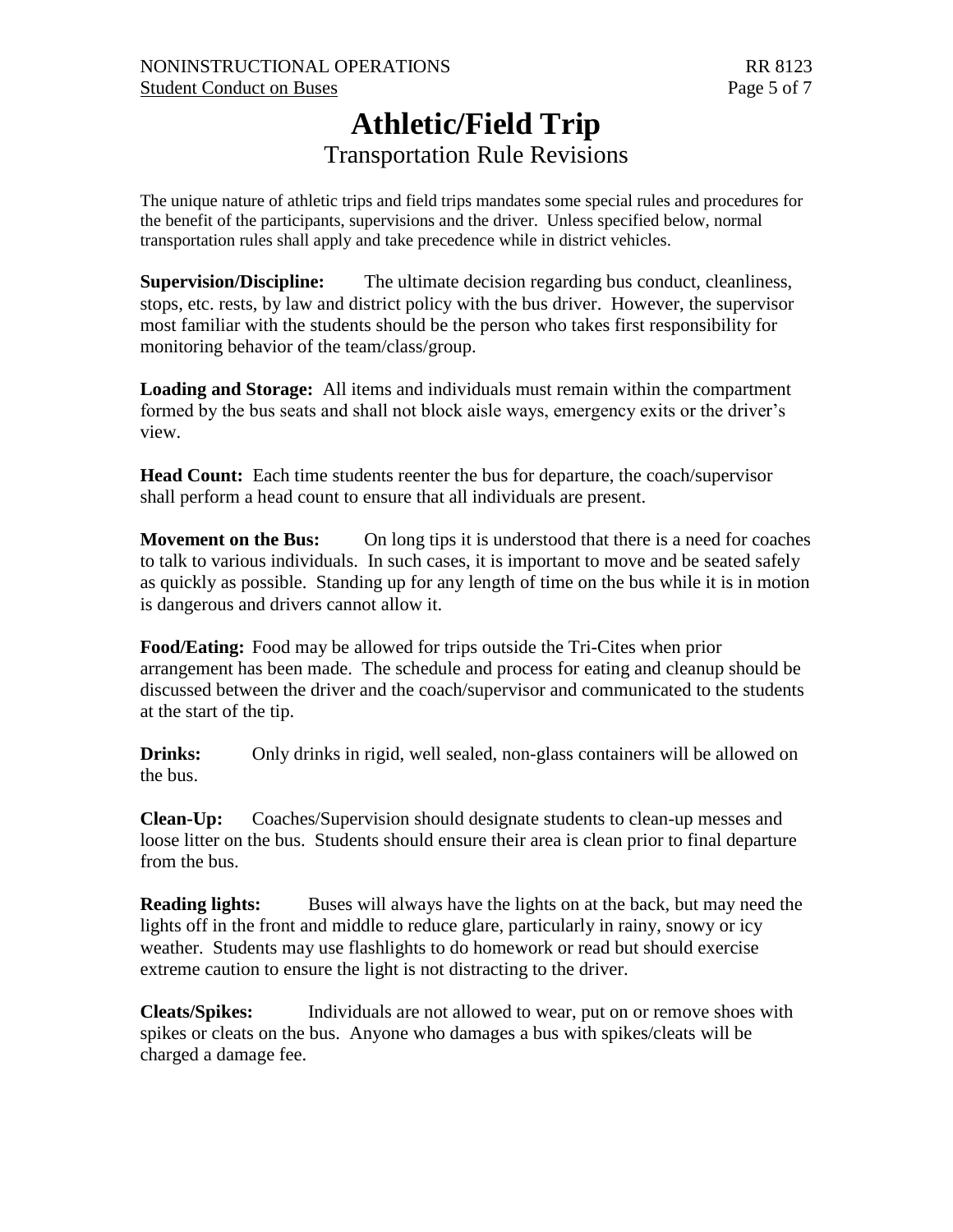# **Student Informal Transportation Discipline Record**

| <b>Referral Dates:</b>                        | First: Parent Notification<br>Second: __________ - 3 Day Suspension<br>Third: ____________ - 10 Day Suspension                                                                                                                                                                                                                                                    | $\bullet$<br>$\bullet$<br>$\bullet$<br>$\bullet$ | Student's Name<br>Route $\#$ Bus $\#$ AM PM |  |
|-----------------------------------------------|-------------------------------------------------------------------------------------------------------------------------------------------------------------------------------------------------------------------------------------------------------------------------------------------------------------------------------------------------------------------|--------------------------------------------------|---------------------------------------------|--|
| $\mathbf{L}$<br>$\circ$<br>$\circ$<br>$\circ$ | Minor Infraction; ______Notable Infraction; ________ Significant Misconduct<br>Actions Taken: New York Changes and School and School and School and School and School and School and School and School and School and School and School and School and School and School and School and School and School and                                                     |                                                  |                                             |  |
| П.<br>$\circ$<br>$\circ$<br>$\circ$           | Minor Infraction; ______Notable Infraction; ________ Significant Misconduct<br>Type of Misconduct:<br>Actions Taken: New York Changes and Section 2014                                                                                                                                                                                                            |                                                  |                                             |  |
| $\Box$<br>$\circ$<br>$\circ$<br>$\circ$       | ____Minor Infraction; _____Notable Infraction; ______ Significant Misconduct<br>Type of Misconduct:<br>Actions Taken: Notice of the Contract of the Contract of the Contract of the Contract of the Contract of the Contract of the Contract of the Contract of the Contract of the Contract of the Contract of the Contract of the C                             |                                                  |                                             |  |
| $\mathbf{L}$<br>$\circ$<br>$\circ$<br>$\circ$ | Minor Infraction; ______Notable Infraction; _________ Significant Misconduct<br>Actions Taken:                                                                                                                                                                                                                                                                    |                                                  |                                             |  |
| $\Box$<br>$\circ$<br>$\circ$<br>$\circ$       | _____Minor Infraction; ______Notable Infraction; ________ Significant Misconduct<br>Actions Taken:                                                                                                                                                                                                                                                                |                                                  |                                             |  |
| u.<br>$\circ$<br>$\circ$<br>$\circ$           | _____Minor Infraction; ______Notable Infraction; ________ Significant Misconduct<br>Type of Misconduct:<br>Actions Taken: Notice and Second Contract to the Contract of the Contract of the Contract of the Contract of the Contract of the Contract of the Contract of the Contract of the Contract of the Contract of the Contract of t                         |                                                  |                                             |  |
| П.<br>$\circ$<br>$\circ$                      | Minor Infraction; Notable Infraction; Significant Misconduct<br>$\overline{\circ}$ Date/Time of Incident<br>Type of Misconduct:<br>Actions Taken: Note that the set of the set of the set of the set of the set of the set of the set of the set of the set of the set of the set of the set of the set of the set of the set of the set of the set of the set of |                                                  |                                             |  |
| $\Box$<br>$\circ$<br>$\circ$<br>$\circ$       | Minor Infraction; _____Notable Infraction; ______ Significant Misconduct<br>Type of Misconduct: New York 1988 and 1989.                                                                                                                                                                                                                                           |                                                  |                                             |  |

# Driver's Additional General Comments: